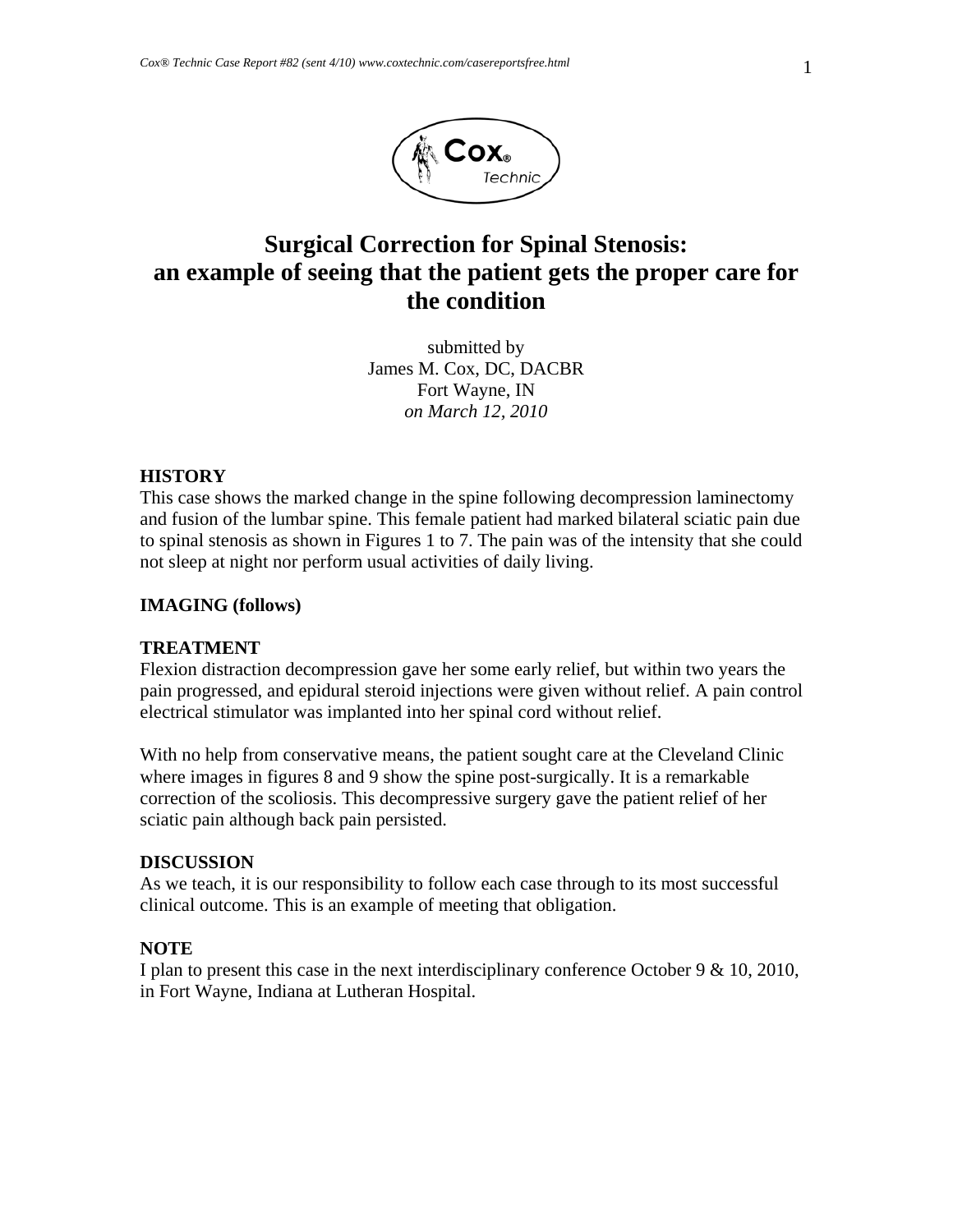# **IMAGING**



Figure 1 is the anteroposterior plain x-ray study showing the scoliosis and discogenic changes responsible for the spinal stenosis and resultant sciatic radiculopathy shown on MRI below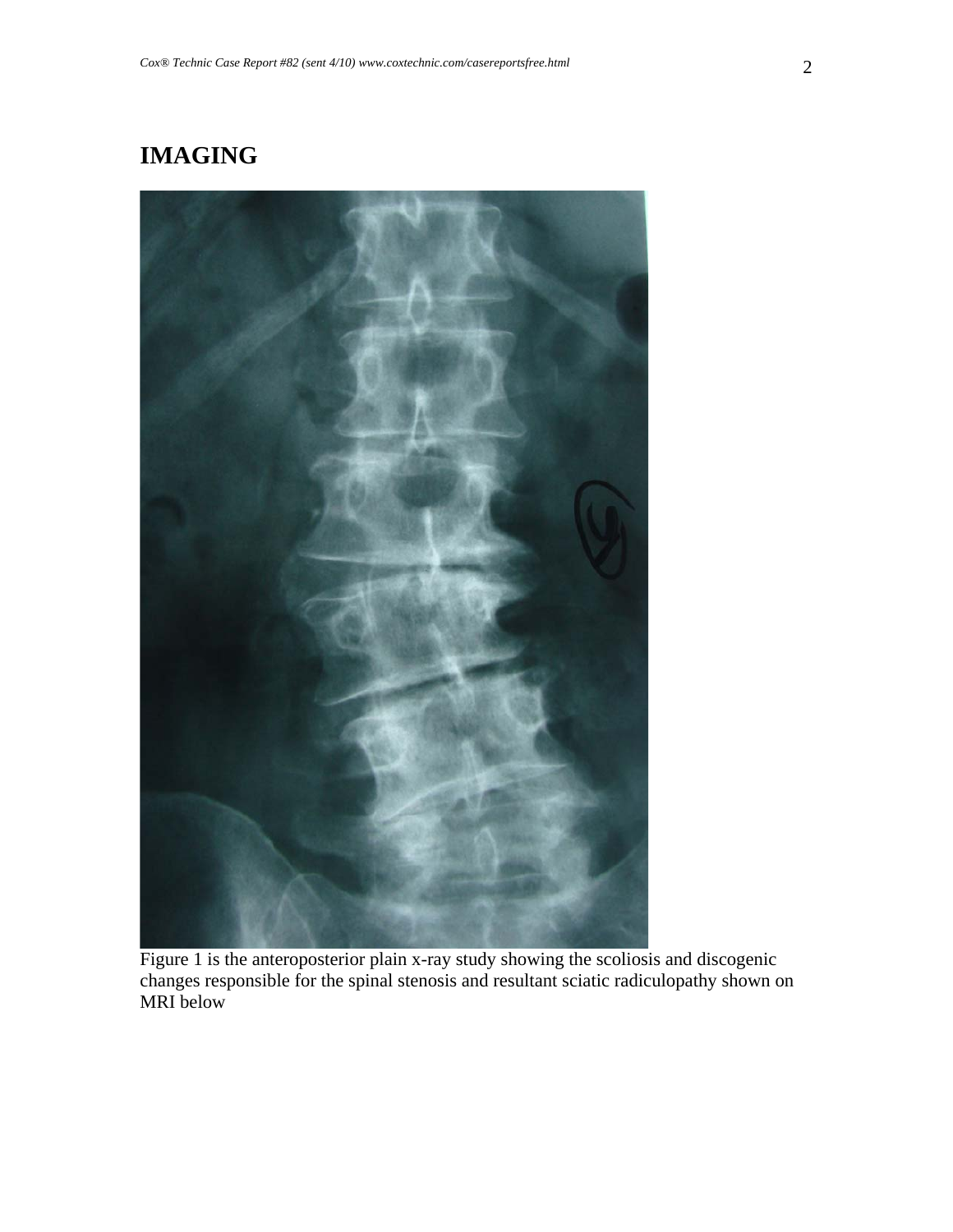

Figure 2 is the sagittal MRI view of the lumbar spine and shows the disc degeneration and posterior multilevel disc protrusion, discogenic spondylosis, and ligamentum flavum hypertrophy causing multilevel spinal stenosis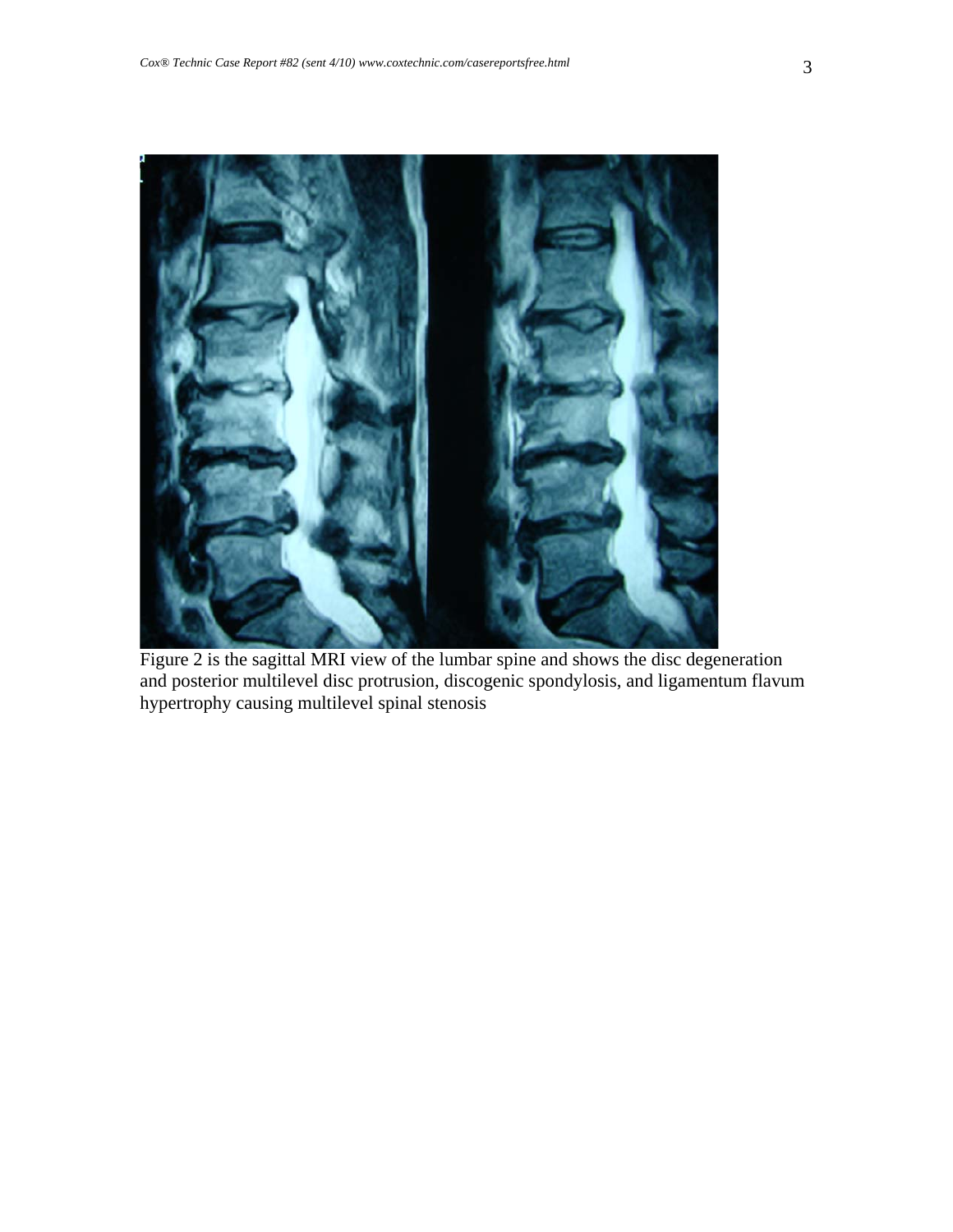

Figure 3 is the axial MRI image at the L2-L3 level showing the deformed spinal canal due to the scoliosis and the advanced discogenic changes resulting in posterior and lateral endplate hypertrophy and ligamentum flavum hypertrophy with facet arthrosis resulting in marked spinal and osseoligamentous canal stenosis.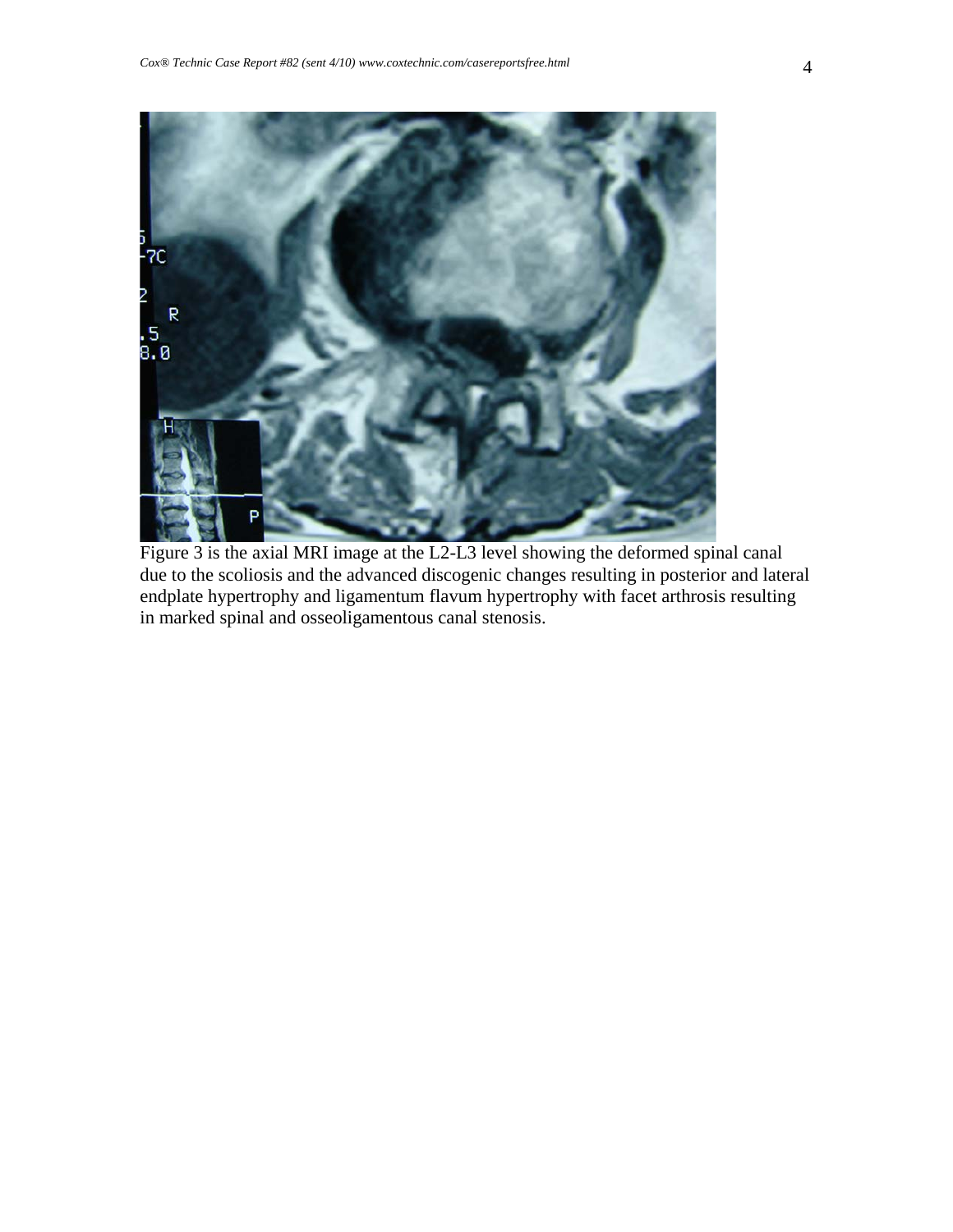

Figure 4 is an axial MRI image at the L3-L4 level showing endplate hypertrophy causing bilateral osseoligamentous foraminal stenosis with facet arthrosis and ligamentum flavum hypertrophy resulting in posterior and lateral stenosis of the vertebral and osseoligamentous canals. Hyperintensity within the bilateral facet joints and ligamentum flavi are noted suggesting synovial cyst change.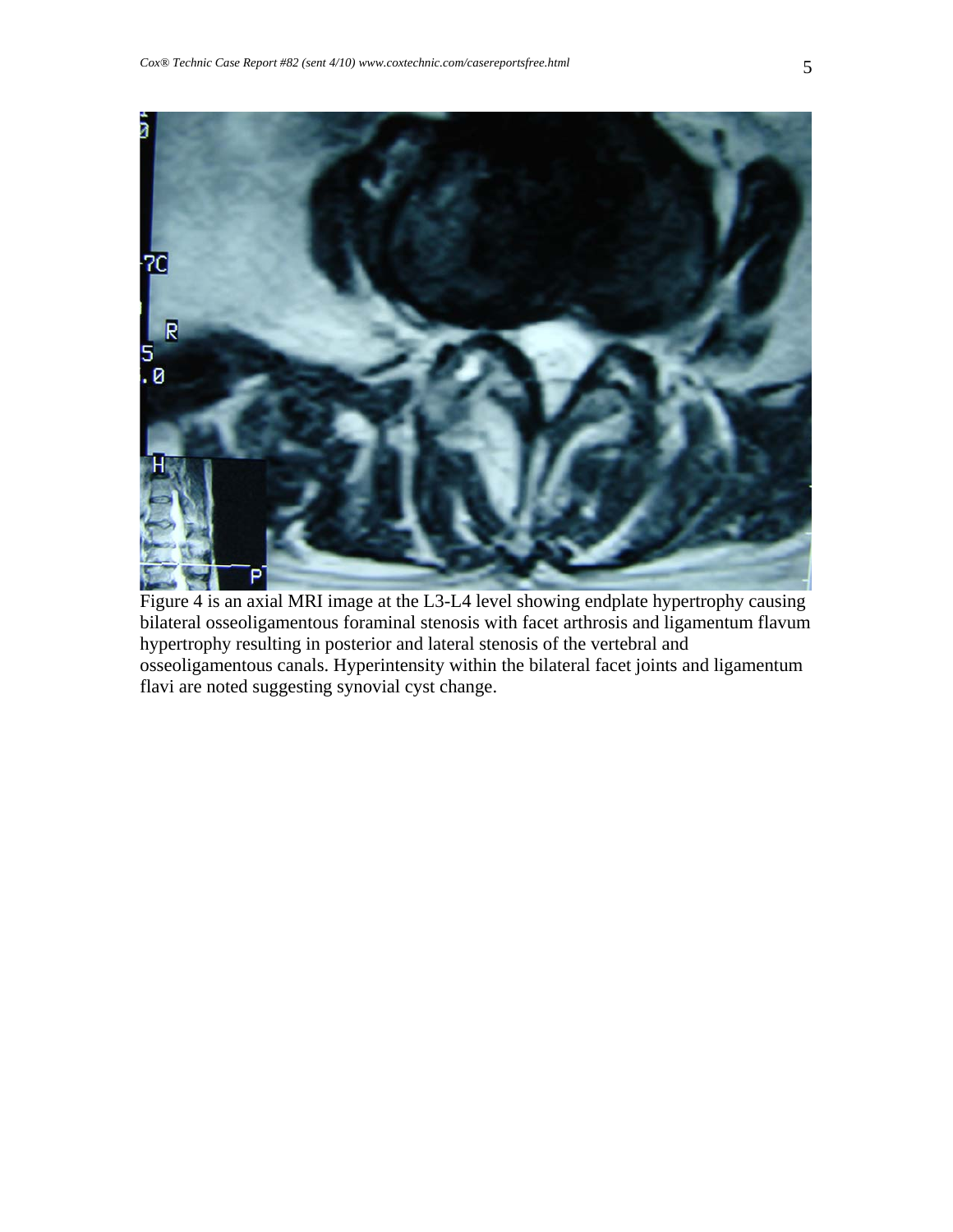

Figure 5 is another axial L3-L4 image showing endplate hypertrophy bilaterally at the posterolateral vertebral body causing bilateral foraminal stenosis. The facet arthrosis and ligamentum flavum hypertrophy contribute to the stenosis by narrowing the posterior vertebral and foraminal areas.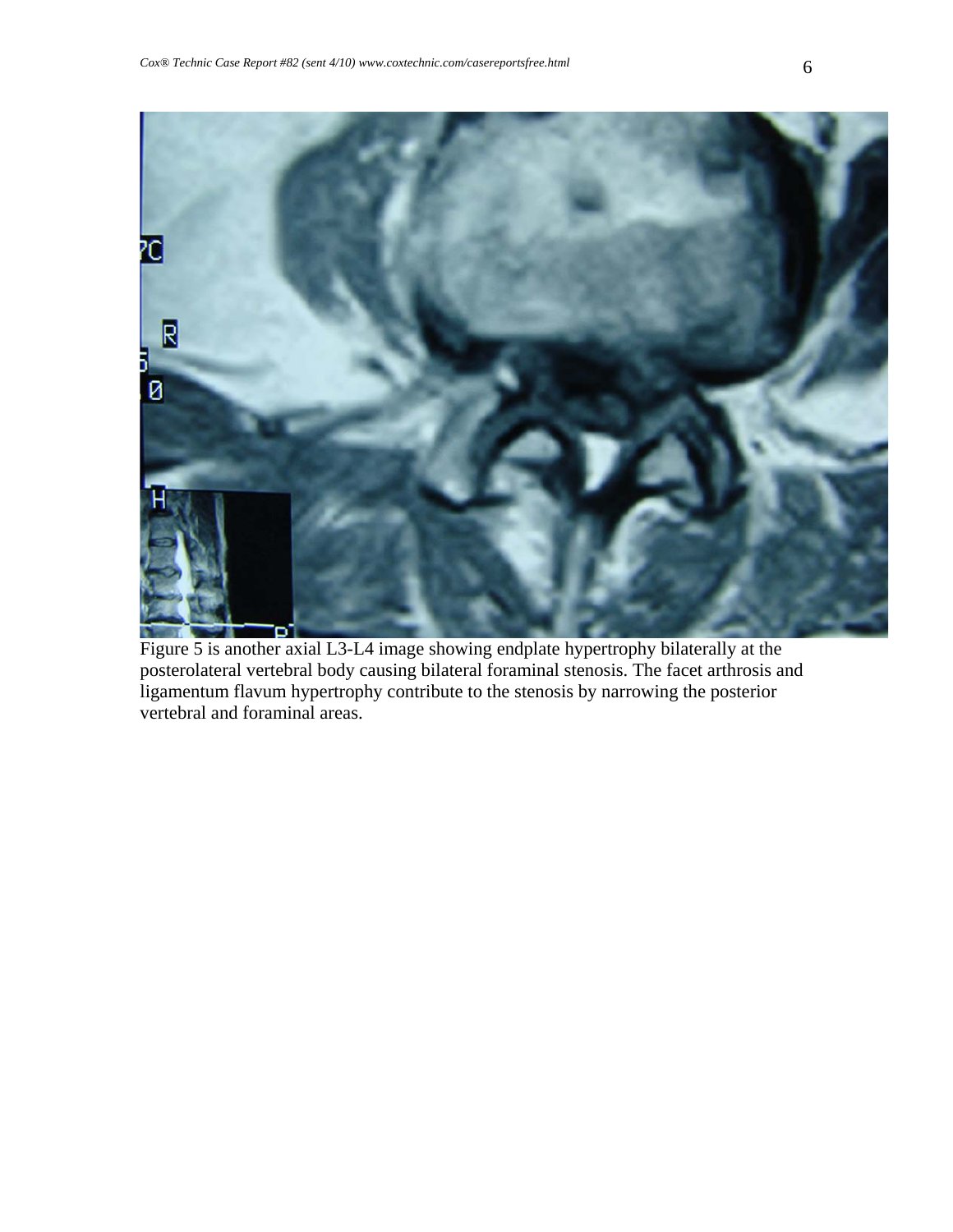

Figure 6 is the L4-L5 axial image showing the rotatory effects of the spinal vertebra on the foraminal canal size as well as the endplate hypertrophy bilaterally, most marked on the left side, resulting in foraminal osseoligamentous canal stenosis. Facet arthrosis is noted on the left side with ligamentum flavum thickening.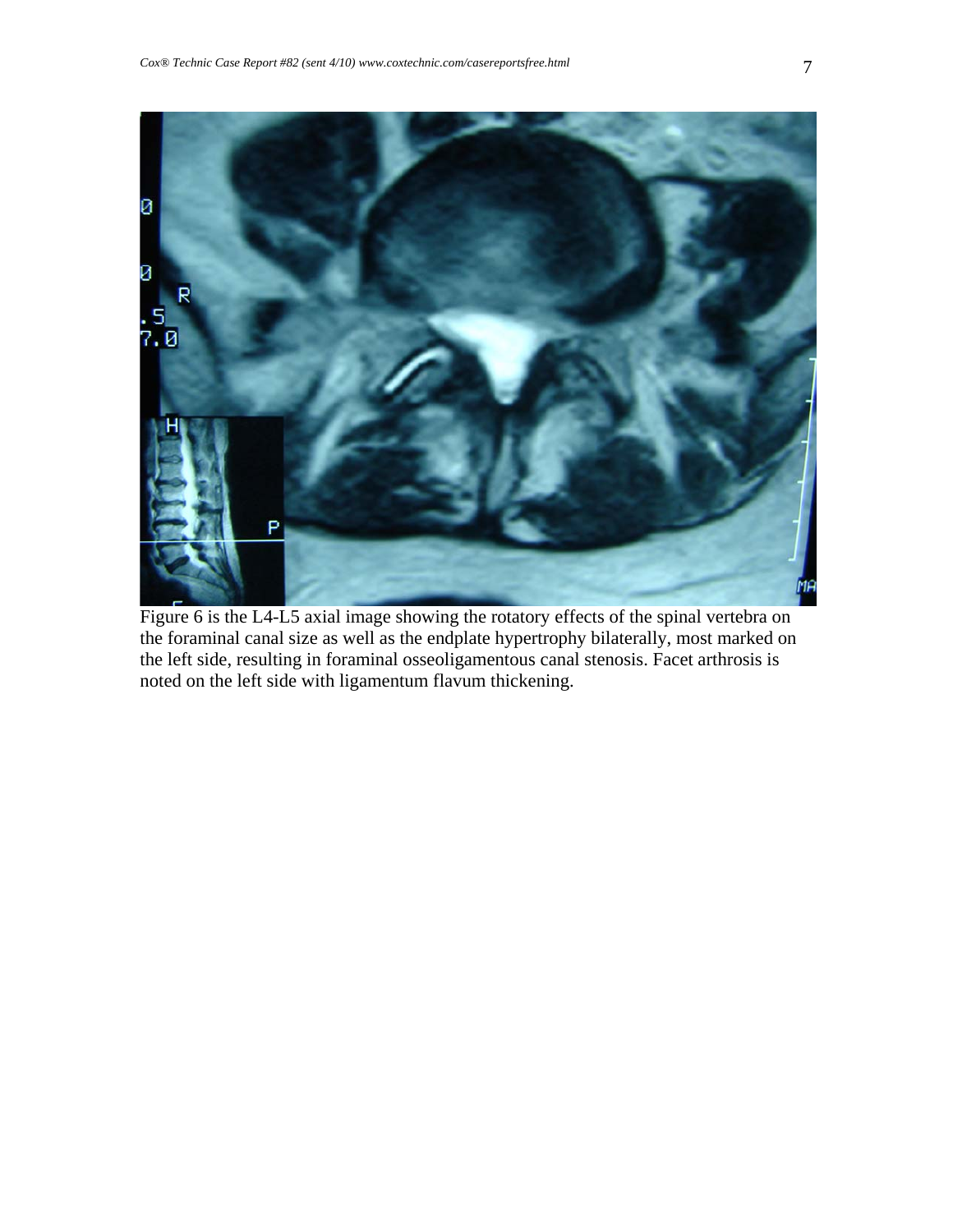

Figure 7 reveals the bilateral hip replacements preceding the onset of the stenotic symptoms. This did restrict the distraction force that could be applied to this spine when attempting to relieve the stenosis lower extremity generated pain.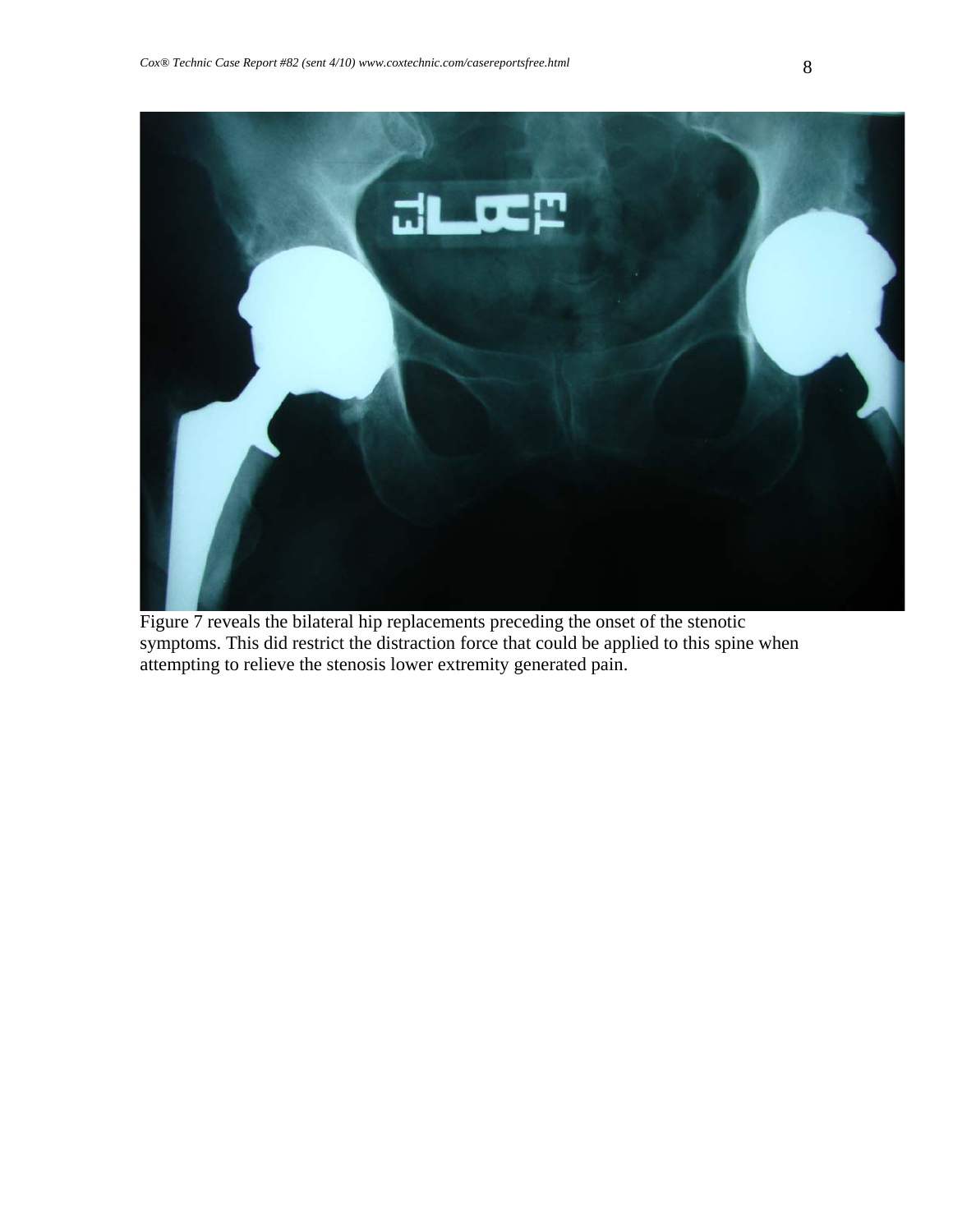

Figure 8 is the plain sagittal xray showing the increased disc space height and decompression laminectomy with spinal bolt and rod fusion as well as intertransverse bone fusion. The restoration of disc height is remarkable.